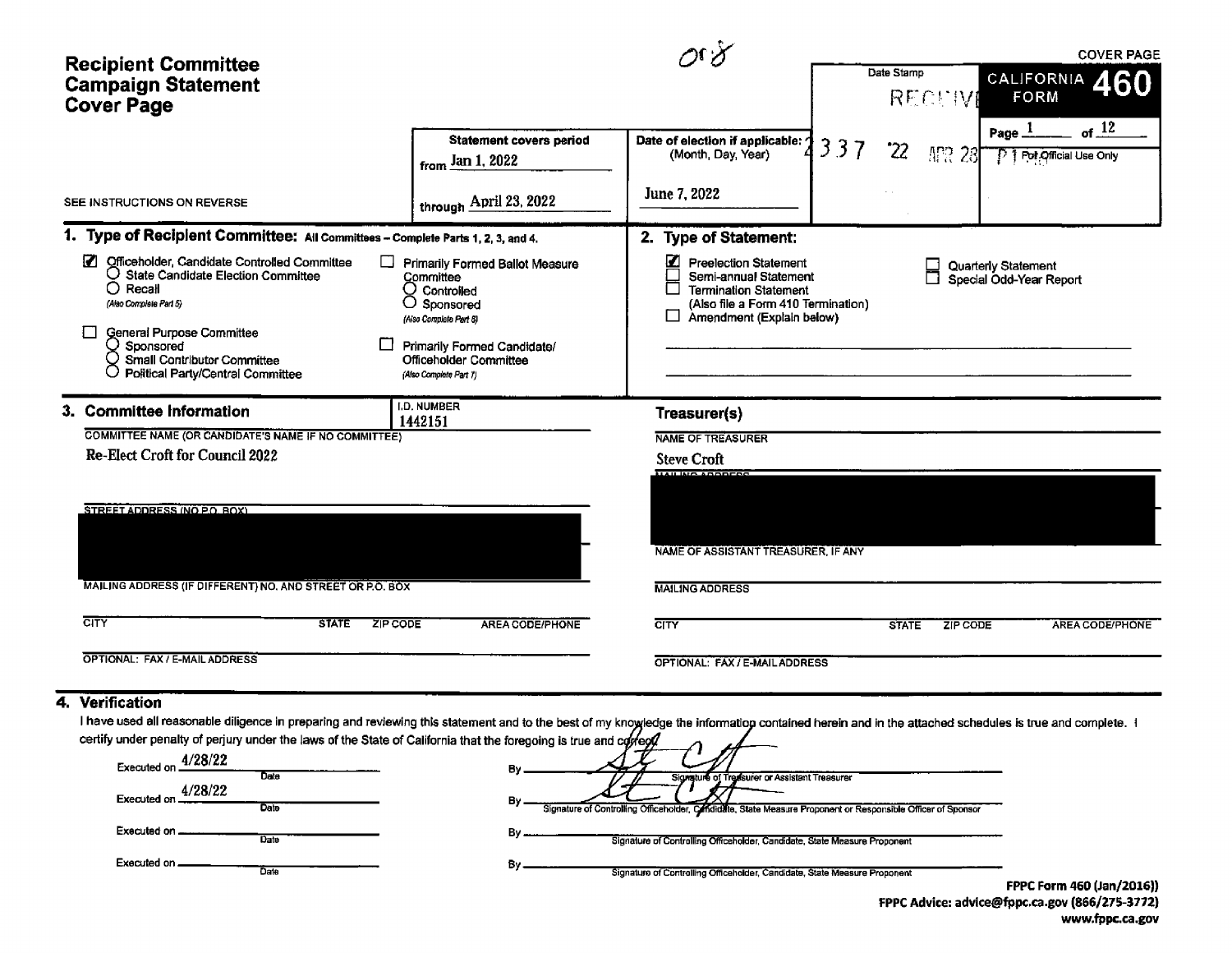# Recipient Committee California California California California California California Campaign Statement FORM Cover Page — Part 2

## 6. Officeholder or Candidate Controlled Committee 6. Primarily Formed Ballot Measure Committee

NAME OF OFFICEHOLDER OR CANDIDATE NAME OF BALLOT MEASURE

Steve Croft

OFFICE SOUGHT OR HELD (INCLUDE LOCATION AND DISTRICT NUMBER IF APPLICABLE)

RESIDENTIALIBUSINESS ADDRESS ( NO. AND STREET) CITY STATE ZIP

Lakewood City Council District #2

Related Committees Not Included in this Statement: List any committees not included in this statement that are controlled by you or are primarily formed to receive contributions or make expenditures on behalf of your candidacy.

| <b>COMMITTEE NAME</b>    |                              | I.D. NUMBER                                                |                                                                                                                                   |                                         |
|--------------------------|------------------------------|------------------------------------------------------------|-----------------------------------------------------------------------------------------------------------------------------------|-----------------------------------------|
| <b>NAME OF TREASURER</b> |                              | <b>CONTROLLED COMMITTEE?</b><br>$\Box$ YES<br><b>IT NO</b> | Primarily Formed Candidate/Officeholder Committee L<br>officeholder(s) or candidate(s) for which this committee is primarily form |                                         |
| <b>COMMITTEE ADDRESS</b> | STREET ADDRESS (NO P.O. BOX) |                                                            | NAME OF OFFICEHOLDER OR CANDIDATE                                                                                                 | OFFICE SOUGHT OR HELI                   |
| <b>CITY</b>              | ZIP CODE<br><b>STATE</b>     | <b>AREA CODE/PHONE</b>                                     | NAME OF OFFICEHOLDER OR CANDIDATE                                                                                                 | OFFICE SOUGHT OR HELD                   |
| <b>COMMITTEE NAME</b>    |                              | I.D. NUMBER                                                | NAME OF OFFICEHOLDER OR CANDIDATE                                                                                                 | OFFICE SOUGHT OR HELD                   |
| <b>NAME OF TREASURER</b> |                              | <b>CONTROLLED COMMITTEE?</b><br>$\Box$ YES<br>$\square$ NO | NAME OF OFFICEHOLDER OR CANDIDATE                                                                                                 | OFFICE SOUGHT OR HELI                   |
| <b>COMMITTEE ADDRESS</b> | STREET ADDRESS (NO P.O. BOX) |                                                            |                                                                                                                                   |                                         |
| <b>CITY</b>              | <b>STATE</b><br>ZIP CODE     | <b>AREA CODE/PHONE</b>                                     |                                                                                                                                   | Attach continuation sheets if necessary |

| ---<br>BALLOT NO. OR LETTER | <b>JURISDICTION</b> | <b>SUPPORT</b> |
|-----------------------------|---------------------|----------------|
|                             |                     | <b>PPOSE</b>   |

identify the controlling officeholder, candidate, or state measure proponent, if any.

NAME OF OFFICEHOLDER, CANDIDATE, OR PROPONENT

| OFFICE SOUGHT OR HELD | I DISTRICT NO. IF ANY |
|-----------------------|-----------------------|
|                       |                       |
|                       |                       |

7. Primarily Formed Candidate/Officeholder Committee List names of officeholder (s) or candidate(s) for which this committee is primarily formed.

| NAME OF OFFICEHOLDER OR CANDIDATE | OFFICE SOUGHT OR HELD | <b>SUPPORT</b><br><b>OPPOSE</b> |
|-----------------------------------|-----------------------|---------------------------------|
| NAME OF OFFICEHOLDER OR CANDIDATE | OFFICE SOUGHT OR HELD | <b>SUPPORT</b><br>OPPOSE        |
| NAME OF OFFICEHOLDER OR CANDIDATE | OFFICE SOUGHT OR HELD | <b>SUPPORT</b><br><b>OPPOSE</b> |
| NAME OF OFFICEHOLDER OR CANDIDATE | OFFICE SOUGHT OR HELD | <b>SUPPORT</b><br>OPPOSE        |

### COVER PAGE- PART 2

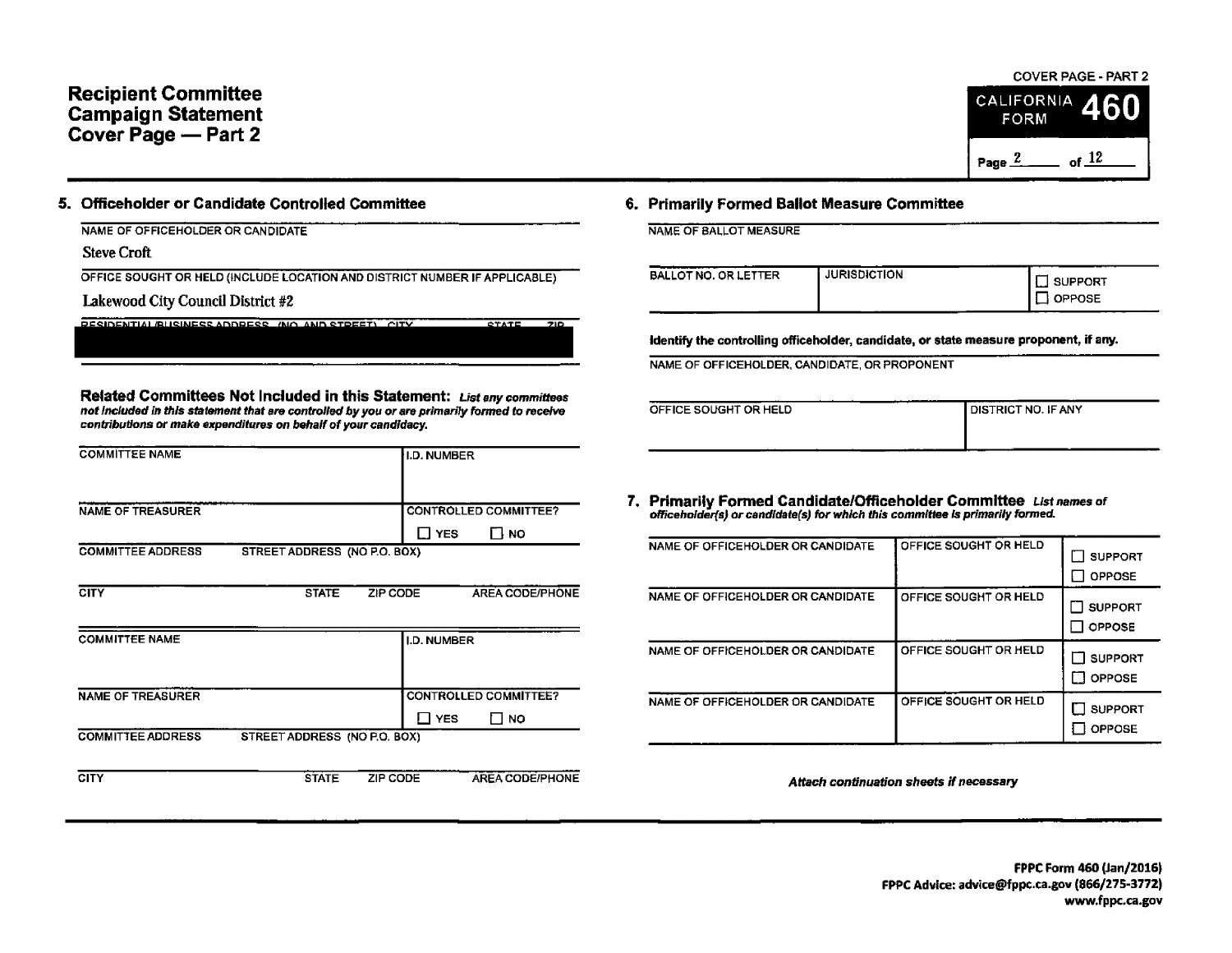| <b>Campaign Disclosure Statement</b>                                                                                                                                                                                                                                               | Amounts may be rounded                                                                                 |                                                                                                                                                                                                                                                                                                                                                                                             |                                  | <b>SUMMARY PAGE</b>                                                           |                                                                                                                                                                                                                                                                                                                                                                                                                                                |  |  |
|------------------------------------------------------------------------------------------------------------------------------------------------------------------------------------------------------------------------------------------------------------------------------------|--------------------------------------------------------------------------------------------------------|---------------------------------------------------------------------------------------------------------------------------------------------------------------------------------------------------------------------------------------------------------------------------------------------------------------------------------------------------------------------------------------------|----------------------------------|-------------------------------------------------------------------------------|------------------------------------------------------------------------------------------------------------------------------------------------------------------------------------------------------------------------------------------------------------------------------------------------------------------------------------------------------------------------------------------------------------------------------------------------|--|--|
| <b>Summary Page</b>                                                                                                                                                                                                                                                                | to whole dollars.                                                                                      |                                                                                                                                                                                                                                                                                                                                                                                             | from $\frac{\text{Jan 1}}{2022}$ | <b>Statement covers period</b>                                                | CALIFORNIA 460<br><b>FORM</b>                                                                                                                                                                                                                                                                                                                                                                                                                  |  |  |
| SEE INSTRUCTIONS ON REVERSE<br>NAME OF FILER<br><b>Steve Croft</b>                                                                                                                                                                                                                 |                                                                                                        |                                                                                                                                                                                                                                                                                                                                                                                             |                                  | through $\overline{\text{Apr 23, 2022}}$                                      | Page $\frac{3}{2}$ of $\frac{12}{2}$<br><b>I.D. NUMBER</b><br>1442151                                                                                                                                                                                                                                                                                                                                                                          |  |  |
| <b>Contributions Received</b>                                                                                                                                                                                                                                                      | Column A<br>TOTAL THIS PERIOD<br>(FROM ATTACHED SCHEDULES)<br>7,929<br>s.<br>0<br>7,929<br>0           | <b>Column B</b><br><b>CALENDAR YEAR</b><br>TOTAL TO DATE<br>7,929<br>1,000<br>8,929<br>¢.<br>0                                                                                                                                                                                                                                                                                              |                                  | <b>General Elections</b><br>20. Contributions<br>Received<br>21. Expenditures | <b>Calendar Year Summary for Candidates</b><br>Running in Both the State Primary and<br>7/1 to Date<br>1/1 through 6/30<br>$\frac{1}{2}$ $\frac{1}{2}$ $\frac{1}{2}$ $\frac{1}{2}$ $\frac{1}{2}$ $\frac{1}{2}$ $\frac{1}{2}$ $\frac{1}{2}$ $\frac{1}{2}$ $\frac{1}{2}$ $\frac{1}{2}$ $\frac{1}{2}$ $\frac{1}{2}$ $\frac{1}{2}$ $\frac{1}{2}$ $\frac{1}{2}$ $\frac{1}{2}$ $\frac{1}{2}$ $\frac{1}{2}$ $\frac{1}{2}$ $\frac{1}{2}$ $\frac{1}{2}$ |  |  |
|                                                                                                                                                                                                                                                                                    | 7,929<br>£.                                                                                            | 8,929                                                                                                                                                                                                                                                                                                                                                                                       |                                  | Made                                                                          | $S = \{$                                                                                                                                                                                                                                                                                                                                                                                                                                       |  |  |
| <b>Expenditures Made</b>                                                                                                                                                                                                                                                           | 9,063<br>\$<br>0<br>9,063<br>s.<br>0<br>0<br>9,063<br>\$                                               | 9,063<br>Ś<br>0<br>9,063<br>Ŝ<br>0<br>0<br>9,063<br>\$                                                                                                                                                                                                                                                                                                                                      |                                  | <b>Candidates</b><br>Date of Election<br>(mm/dd/yy)                           | <b>Expenditure Limit Summary for State</b><br>22. Cumulative Expenditures Made*<br>(If Subject to Voluntary Expenditure Limit)<br>Total to Date                                                                                                                                                                                                                                                                                                |  |  |
| <b>Current Cash Statement</b><br>12. Beginning Cash Balance  Previous Summary Page, Line 16<br>16. ENDING CASH BALANCE Add Lines 12 + 13 + 14, then subtract Line 15<br>If this is a termination statement, Line 16 must be zero.<br><b>Cash Equivalents and Outstanding Debts</b> | 5,900<br>\$<br>7,929<br>0<br>9,063<br>4,766<br>\$<br>$\mathbf{0}$<br>\$<br>S<br>$\boldsymbol{0}$<br>S. | To calculate Column B.<br>add amounts in Column<br>A to the corresponding<br>amounts from Column B<br>of your last report. Some<br>amounts in Column A may<br>be negative figures that<br>should be subtracted from<br>previous period amounts. If<br>this is the first report being<br>filed for this calendar year,<br>only carry over the amounts<br>from Lines 2, 7, and 9 (if<br>any). |                                  | reported in Column B.                                                         | *Amounts in this section may be different from amounts<br>FPPC Form 460 (Jan/2016))                                                                                                                                                                                                                                                                                                                                                            |  |  |
|                                                                                                                                                                                                                                                                                    |                                                                                                        |                                                                                                                                                                                                                                                                                                                                                                                             |                                  |                                                                               | FPPC Advice: advice@fppc.ca.gov (866/275-3772)                                                                                                                                                                                                                                                                                                                                                                                                 |  |  |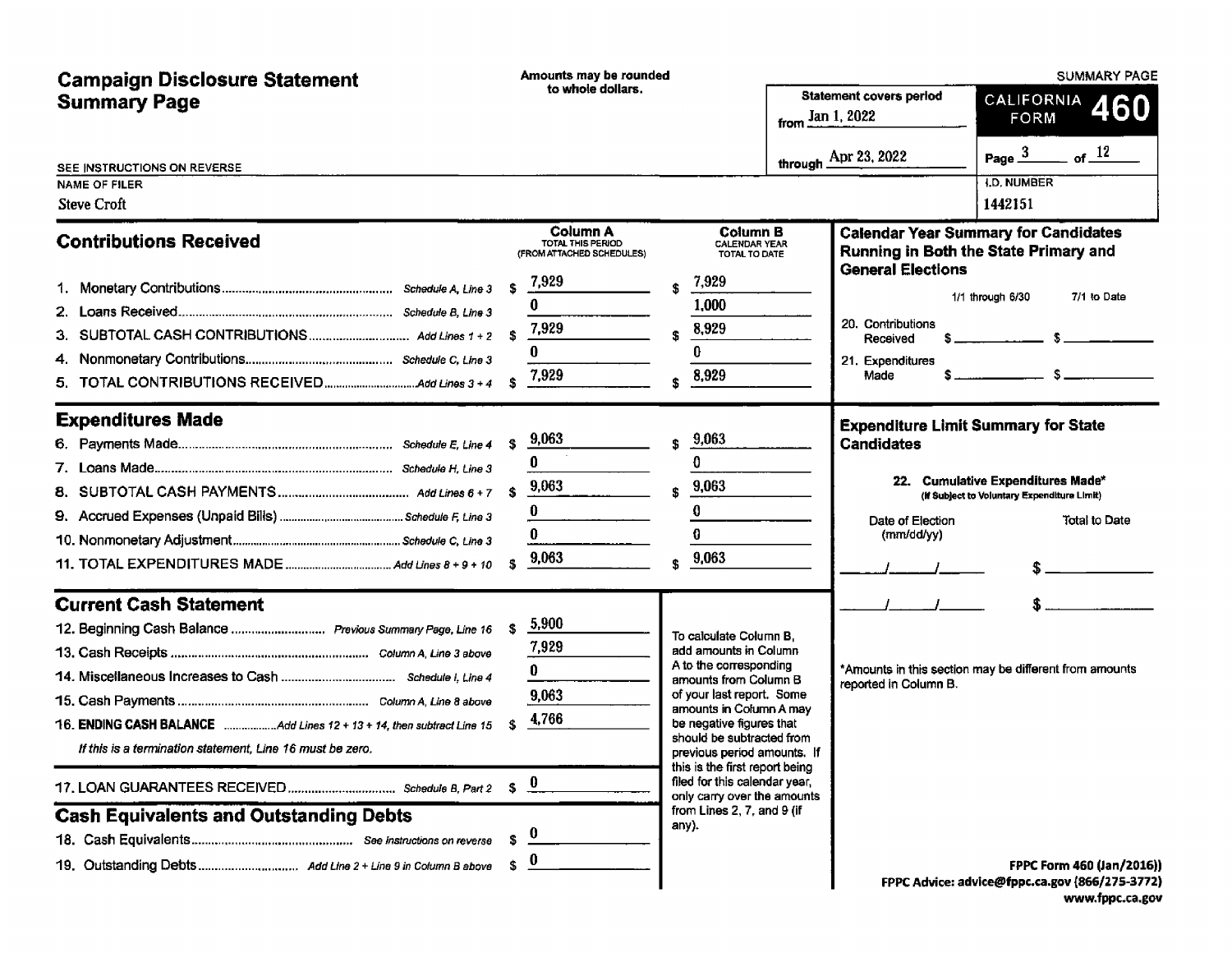| <b>Schedule A</b>                          |                                                                                                                                                                                                             | Amounts may be rounded                                               |                                                                                                     |                                                        |                                                                         | SCHEDULE A                                                             |                                                                                                                                     |  |
|--------------------------------------------|-------------------------------------------------------------------------------------------------------------------------------------------------------------------------------------------------------------|----------------------------------------------------------------------|-----------------------------------------------------------------------------------------------------|--------------------------------------------------------|-------------------------------------------------------------------------|------------------------------------------------------------------------|-------------------------------------------------------------------------------------------------------------------------------------|--|
|                                            | <b>Monetary Contributions Received</b>                                                                                                                                                                      |                                                                      | to whole dollars.                                                                                   | <b>Statement covers period</b>                         |                                                                         | CALIFORNIA 460<br><b>FORM</b>                                          |                                                                                                                                     |  |
|                                            |                                                                                                                                                                                                             |                                                                      |                                                                                                     | from $\underline{\text{Jan 1, 2022}}$                  |                                                                         |                                                                        |                                                                                                                                     |  |
|                                            | SEE INSTRUCTIONS ON REVERSE                                                                                                                                                                                 |                                                                      |                                                                                                     | through $\triangle$ pr 23,2022                         |                                                                         | Page $\frac{4}{1}$                                                     | of $12$                                                                                                                             |  |
| <b>NAME OF FILER</b><br><b>Steve Croft</b> |                                                                                                                                                                                                             |                                                                      |                                                                                                     |                                                        |                                                                         | <b>I.D. NUMBER</b><br>1442151                                          |                                                                                                                                     |  |
| <b>DATE</b><br><b>RECEIVED</b>             | FULL NAME, STREET ADDRESS AND ZIP CODE OF<br><b>CONTRIBUTOR</b><br>(IF COMMITTEE, ALSO ENTER I.D. NUMBER)                                                                                                   | CONTRIBUTOR<br>CODE <sup>*</sup>                                     | IF AN INDIVIDUAL, ENTER<br>OCCUPATION AND EMPLOYER<br>(IF SELF-EMPLOYED, ENTER NAME<br>OF BUSINESS) | <b>AMOUNT</b><br><b>RECEIVED THIS</b><br><b>PERIOD</b> | <b>CUMULATIVE TO DATE</b><br><b>CALENDAR YEAR</b><br>(JAN. 1 - DEC. 31) |                                                                        | PER ELECTION<br>TO DATE<br>(IF REQUIRED)                                                                                            |  |
| 3/7/22                                     | Rendon for Assembly 2022 #1435367<br>555 Capitol Mall, Suite 400<br>Sacramento, CA 95814                                                                                                                    | $\square$ IND<br>⊠сом<br>$\Box$ OTH<br>$\Box$ PTY<br>$\square$ scc   |                                                                                                     | 1,000                                                  | 1,000                                                                   |                                                                        |                                                                                                                                     |  |
| 3/14/22                                    | Linda Manis                                                                                                                                                                                                 | <b>ZIND</b><br>□сом<br>⊡отн<br>$\Box$ PTY<br>$\square$ scc           | <b>Retired</b>                                                                                      | 100                                                    | 100                                                                     |                                                                        |                                                                                                                                     |  |
| 3/14/22                                    | Six Heron, LLC                                                                                                                                                                                              | $\square$ IND<br>□сом<br>⊠отн<br>$\Box$ PTY<br>$\Box$ scc            |                                                                                                     | 300                                                    | 300                                                                     |                                                                        |                                                                                                                                     |  |
| 3/26/22                                    | Calif Real Estate PAC (CREPAC) #890106<br>C/O Reed & Davidson LLP, 515 S. Figueroa St, Ste1110<br>Los Angeles, CA 90071                                                                                     | $\square$ IND<br>⊡сом<br>□отн<br>$\Box$ PTY<br><b>Z</b> SCC          |                                                                                                     | 1,000                                                  | 1.000                                                                   |                                                                        |                                                                                                                                     |  |
| 3/28/22                                    | LACPPOA Small Contributor Committee #970225<br>1121 L Street, Ste. 200<br>Sacramento, CA 970225                                                                                                             | $\square$ IND<br>$\square$ COM<br>□отн<br>$\Box$ PTY<br><b>Ø</b> scc |                                                                                                     | 750                                                    | 750                                                                     |                                                                        |                                                                                                                                     |  |
|                                            |                                                                                                                                                                                                             |                                                                      | <b>SUBTOTAL \$ 3,150</b>                                                                            |                                                        |                                                                         |                                                                        |                                                                                                                                     |  |
|                                            | <b>Schedule A Summary</b><br>1. Amount received this period - itemized monetary contributions.<br>2. Amount received this period – uniternized monetary contributions of less than \$100 \$ $\frac{379}{4}$ |                                                                      |                                                                                                     | 7,550                                                  |                                                                         | *Contributor Codes<br>IND – Individual<br><b>PTY</b> - Political Party | <b>COM</b> - Recipient Committee<br>(other than PTY or SCC)<br>OTH - Other (e.g., business entity)                                  |  |
|                                            | 3. Total monetary contributions received this period.                                                                                                                                                       |                                                                      |                                                                                                     |                                                        |                                                                         |                                                                        | SCC - Small Contributor Committee<br>FPPC Form 460 (Jan/2016))<br>FPPC Advice: advice@fppc.ca.gov (866/275-3772)<br>www.fppc.ca.gov |  |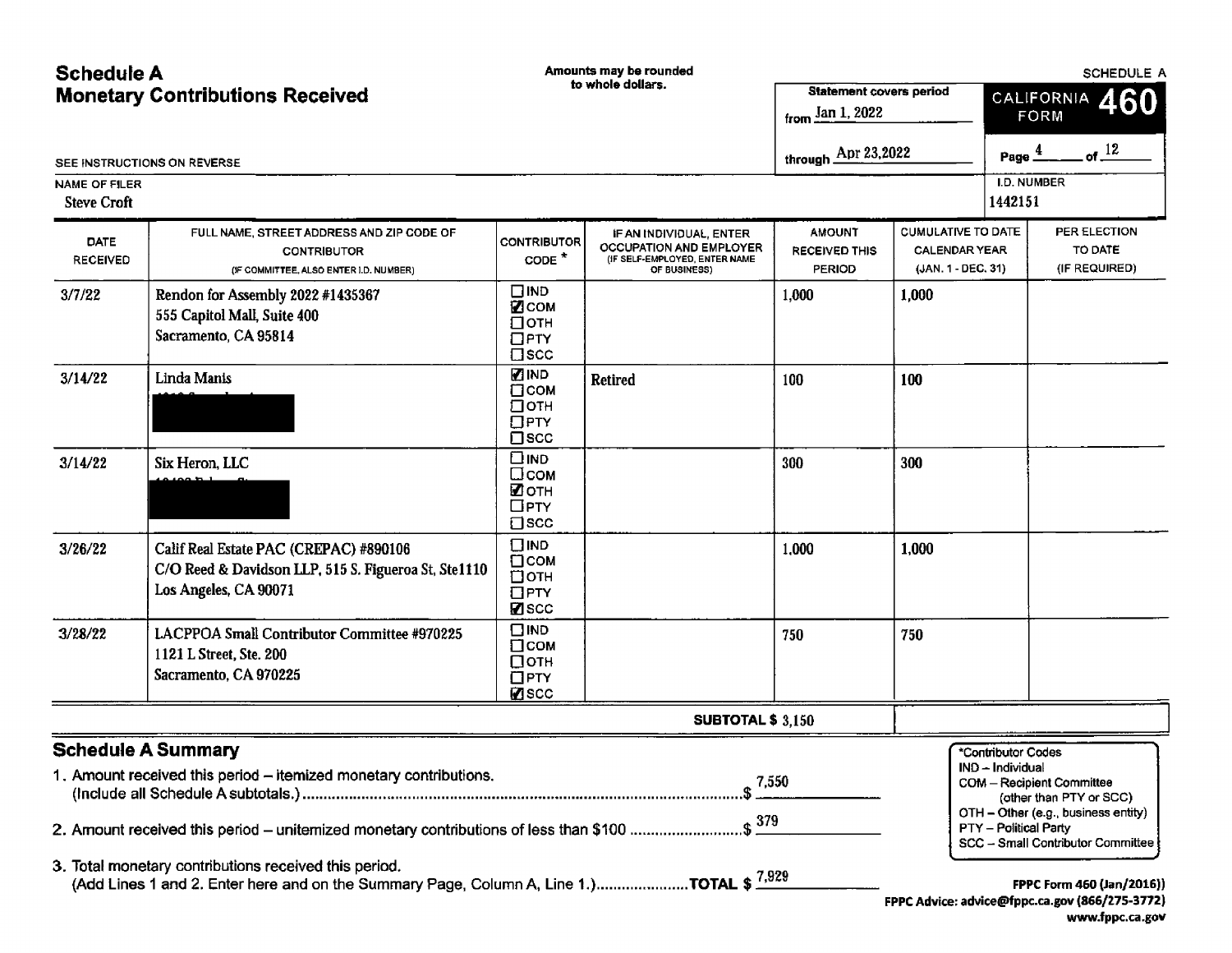| <b>Schedule A (Continuation Sheet)</b> |                                                                                                                            | Amounts may be rounded                                                        |                                                                                                      | SCHEDULE A (CONT.)                                                    |                                                                         |                               |                                          |  |
|----------------------------------------|----------------------------------------------------------------------------------------------------------------------------|-------------------------------------------------------------------------------|------------------------------------------------------------------------------------------------------|-----------------------------------------------------------------------|-------------------------------------------------------------------------|-------------------------------|------------------------------------------|--|
| <b>Monetary Contributions Received</b> |                                                                                                                            | to whole dollars.                                                             |                                                                                                      | <b>Statement covers period</b><br>from $\frac{\text{Jan 1, 2022}}{n}$ |                                                                         | CALIFORNIA 460<br>FORM        |                                          |  |
|                                        |                                                                                                                            |                                                                               |                                                                                                      | through Apr 23, 2022                                                  |                                                                         | Page $\frac{5}{2}$            | of $12$                                  |  |
| NAME OF FILER<br><b>Steve Croft</b>    |                                                                                                                            |                                                                               |                                                                                                      |                                                                       |                                                                         | <b>I.D. NUMBER</b><br>1442151 |                                          |  |
| DATE<br><b>RECEIVED</b>                | FULL NAME, STREET ADDRESS AND ZIP CODE OF<br><b>CONTRIBUTOR</b><br>(IF COMMITTEE, ALSO ENTER I.D. NUMBER)                  | <b>CONTRIBUTOR</b><br>CODE                                                    | IF AN INDIVIDUAL, ENTER<br>OCCUPATION AND EMPLOYER<br>(IF SELF-EMPLOYED, ENTER NAME)<br>OF BUSINESS) | <b>AMOUNT</b><br><b>RECEIVED THIS</b><br><b>PERIOD</b>                | <b>CUMULATIVE TO DATE</b><br><b>CALENDAR YEAR</b><br>(JAN. 1 - DEC. 31) |                               | PER ELECTION<br>TO DATE<br>(IF REQUIRED) |  |
| 04/02/2022                             | Vicki Stuckey                                                                                                              | <b>ZIND</b><br>$\Box$ COM<br>□отн<br>$\Box$ PTY<br>$\square$ scc              | <b>Retired</b>                                                                                       | 250                                                                   | 250                                                                     |                               |                                          |  |
| 4/2/22                                 | <b>Adlea Mangusing</b><br><b>WHILLEI, CA JUQUI</b>                                                                         | <b>ZIND</b><br>$\Box$ COM<br>$\Box$ OTH<br>$\Box$ PTY<br>$\square$ scc        | Retired                                                                                              | 200                                                                   | 200                                                                     |                               |                                          |  |
| 4/2/22<br>Lily Lara                    |                                                                                                                            | $\blacksquare$ IND<br>$\Box$ COM<br>$\Box$ OTH<br>$\Box$ PTY<br>$\square$ scc | Retired                                                                                              | 200                                                                   | 200                                                                     |                               |                                          |  |
| 4/2/22<br><b>Rosario Pe</b>            |                                                                                                                            | <b>ZIND</b><br>□сом<br>□отн<br>$\Box$ PTY<br>$\square$ scc                    | <b>Retired</b>                                                                                       | 200                                                                   | 200                                                                     |                               |                                          |  |
| 4/11/22                                | Rober Garcia for Lt. Governor 2022 #1420194<br>C/o Gould & Orellana, LLC<br>1250 Imperial Hwy, Ste 200<br>Norwalk CA 90650 | $\square$ IND<br>⊠сом<br>□отн<br>$\Box$ PTY<br>$\square$ scc                  |                                                                                                      | 1,000                                                                 | 1,000                                                                   |                               |                                          |  |
|                                        |                                                                                                                            |                                                                               | <b>SUBTOTAL \$1,850</b>                                                                              |                                                                       |                                                                         |                               |                                          |  |

\*Contributor Codes IND-- Individual COM— Recipient Committee other than PTY or SCC)  $\mathbf{O}\mathsf{IH}-\mathbf{O}$ ther (e.g., business entity) PTY— Political Party SCC— Small Contributor Committee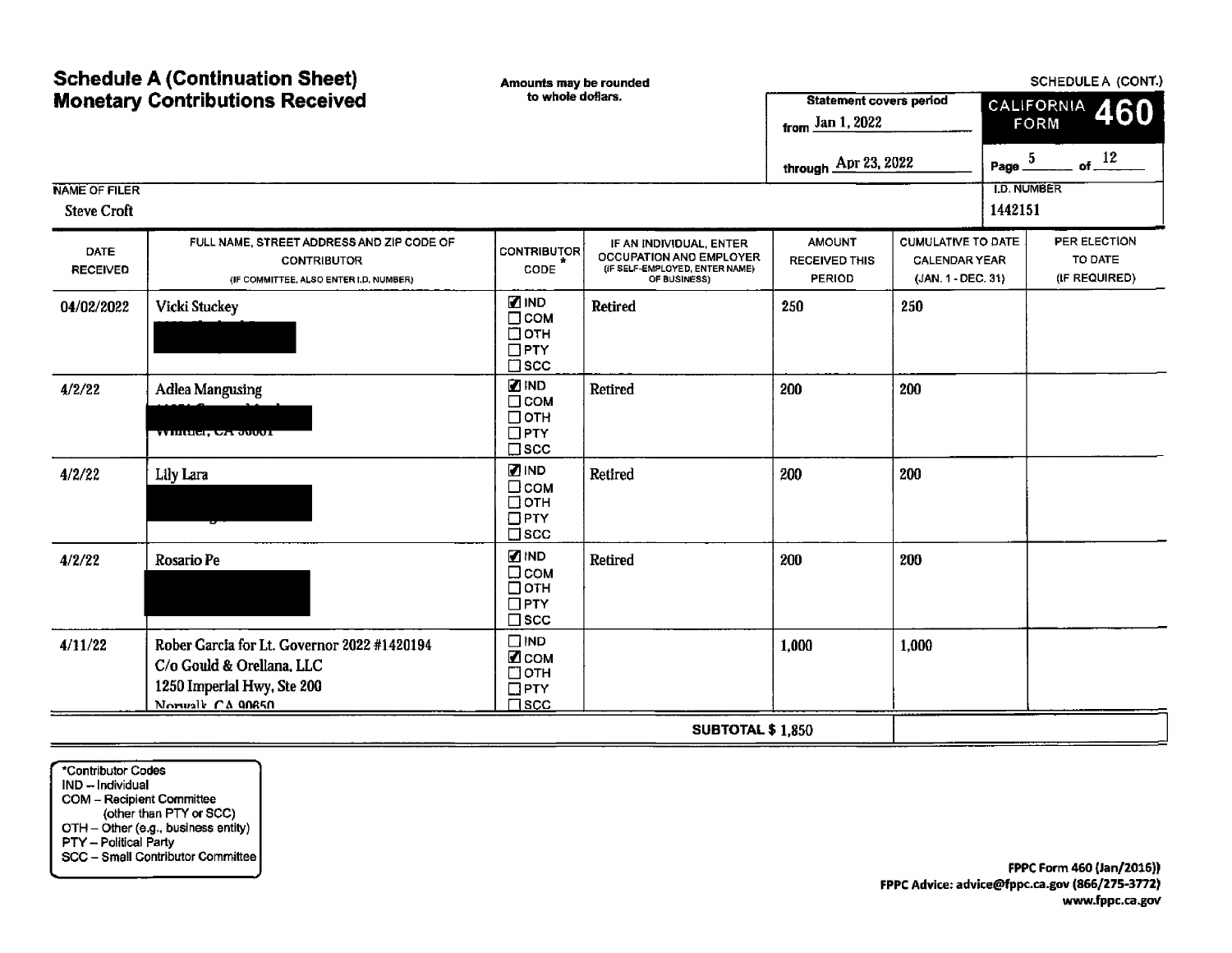| <b>Schedule A (Continuation Sheet)</b><br><b>Monetary Contributions Received</b> |                                                                                                           | Amounts may be rounded                                                    |                                                                                                      |                                                                       | SCHEDULE A (CONT.)                                                      |                               |                                          |  |  |
|----------------------------------------------------------------------------------|-----------------------------------------------------------------------------------------------------------|---------------------------------------------------------------------------|------------------------------------------------------------------------------------------------------|-----------------------------------------------------------------------|-------------------------------------------------------------------------|-------------------------------|------------------------------------------|--|--|
|                                                                                  |                                                                                                           | to whole dollars.                                                         |                                                                                                      | <b>Statement covers period</b><br>from $\frac{\text{Jan 1, 2022}}{2}$ |                                                                         | CALIFORNIA 460<br><b>FORM</b> |                                          |  |  |
|                                                                                  |                                                                                                           |                                                                           |                                                                                                      | through Apr 23, 2022                                                  |                                                                         | Page $6$                      | of $12$                                  |  |  |
| <b>NAME OF FILER</b><br><b>Steve Croft</b>                                       |                                                                                                           |                                                                           |                                                                                                      |                                                                       |                                                                         | <b>I.D. NUMBER</b><br>1442151 |                                          |  |  |
| DATE<br><b>RECEIVED</b>                                                          | FULL NAME, STREET ADDRESS AND ZIP CODE OF<br><b>CONTRIBUTOR</b><br>(IF COMMITTEE, ALSO ENTER I.D. NUMBER) | <b>CONTRIBUTOR</b><br>CODE                                                | IF AN INDIVIDUAL, ENTER<br>OCCUPATION AND EMPLOYER<br>(IF SELF-EMPLOYED, ENTER NAME)<br>OF BUSINESS) | <b>AMOUNT</b><br><b>RECEIVED THIS</b><br>PERIOD                       | <b>CUMULATIVE TO DATE</b><br><b>CALENDAR YEAR</b><br>(JAN. 1 - DEC. 31) |                               | PER ELECTION<br>TO DATE<br>(IF REQUIRED) |  |  |
| 4/14/22                                                                          | PFC Intl Inc<br>9133 S La Cienega Blvd ste 130<br>Inglewood, CA 90301                                     | $\square$ IND<br>$\Box$ COM<br>■ОТН<br>$\Box$ PTY<br>$\square$ scc        |                                                                                                      | 200                                                                   | 200                                                                     |                               |                                          |  |  |
| 4/18/22                                                                          | <b>Ted Spaseff</b>                                                                                        | <b>ZIND</b><br>$\Box$ COM<br>□отн<br>$\Box$ PTY<br>$\square$ scc          | Retired                                                                                              | 250                                                                   | 250                                                                     |                               |                                          |  |  |
| 4/18/22                                                                          | <b>Ronald Nunnally</b>                                                                                    | <b>ZIND</b><br>$\square$ COM<br>□отн<br>$\Box$ PTY<br>$\square$ scc       | <b>Retired</b>                                                                                       | 250                                                                   | 250                                                                     |                               |                                          |  |  |
| 4/18/22                                                                          | Charlene Van Nostran                                                                                      | <b>ZIND</b><br>□сом<br>$\Box$ OTH<br>$\Box$ PTY<br>$\square$ scc          | Retired                                                                                              | 100                                                                   | 100                                                                     |                               |                                          |  |  |
| 4/18/22                                                                          | Jennifer R Schultz                                                                                        | <b>ZIND</b><br>$\square$ COM<br>$\Box$ OTH<br>$\Box$ PTY<br>$\square$ scc | Nurse, Kaiser Permanente                                                                             | 100                                                                   | 100                                                                     |                               |                                          |  |  |
|                                                                                  |                                                                                                           |                                                                           | SUBTOTAL \$900                                                                                       |                                                                       |                                                                         |                               |                                          |  |  |

\*Contributor Codes IND— Individual COM— Recipient Committee other than PTY or SCC) OTH -- Other (e.g., business entity) PTY— Political Party SCC— Small Contributor Committee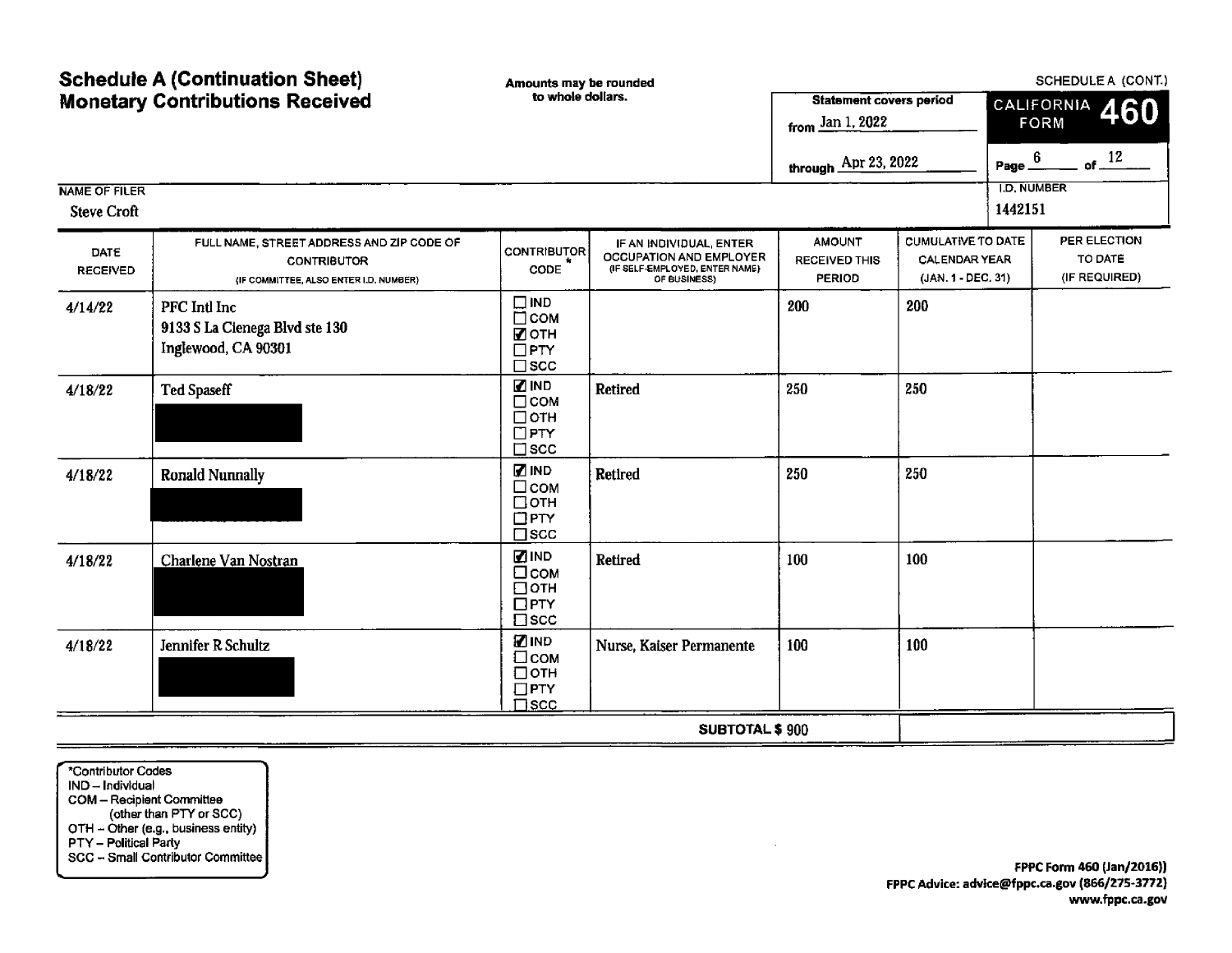| <b>Schedule A (Continuation Sheet)</b>     |                                                                                                           | Amounts may be rounded                                              |                                                                                                      |                                                                       | SCHEDULE A (CONT.)                                                      |                               |                                          |  |  |
|--------------------------------------------|-----------------------------------------------------------------------------------------------------------|---------------------------------------------------------------------|------------------------------------------------------------------------------------------------------|-----------------------------------------------------------------------|-------------------------------------------------------------------------|-------------------------------|------------------------------------------|--|--|
| <b>Monetary Contributions Received</b>     |                                                                                                           | to whole dollars.                                                   |                                                                                                      | <b>Statement covers period</b><br>from $\frac{\text{Jan 1, 2022}}{n}$ |                                                                         | CALIFORNIA 460<br><b>FORM</b> |                                          |  |  |
|                                            |                                                                                                           |                                                                     |                                                                                                      | through Apr 23, 2022                                                  |                                                                         | Page $\frac{7}{2}$            | of $12$                                  |  |  |
| <b>NAME OF FILER</b><br><b>Steve Croft</b> |                                                                                                           |                                                                     |                                                                                                      |                                                                       |                                                                         | <b>I.D. NUMBER</b><br>1442151 |                                          |  |  |
| DATE<br><b>RECEIVED</b>                    | FULL NAME, STREET ADDRESS AND ZIP CODE OF<br><b>CONTRIBUTOR</b><br>(IF COMMITTEE, ALSO ENTER I.D. NUMBER) | <b>CONTRIBUTOR</b><br>CODE                                          | IF AN INDIVIDUAL, ENTER<br>OCCUPATION AND EMPLOYER<br>(IF SELF-EMPLOYED, ENTER NAME)<br>OF BUSINESS) | <b>AMOUNT</b><br>RECEIVED THIS<br><b>PERIOD</b>                       | <b>CUMULATIVE TO DATE</b><br><b>CALENDAR YEAR</b><br>(JAN. 1 - DEC. 31) |                               | PER ELECTION<br>TO DATE<br>(IF REQUIRED) |  |  |
| 4/18/22                                    | <b>Phyllis Clark</b>                                                                                      | <b>ZIND</b><br>$\Box$ COM<br>□отн<br>$\Box$ PTY<br>$\square$ scc    | Retired                                                                                              | 100                                                                   | 100                                                                     |                               |                                          |  |  |
| 4/18/22                                    | <b>Sharon Roder</b>                                                                                       | <b>ZIND</b><br>$\square$ COM<br>□отн<br>$\Box$ PTY<br>$\square$ scc | Retired                                                                                              | 100                                                                   | 100                                                                     |                               |                                          |  |  |
| 4/21/22                                    | Alejandro Martin                                                                                          | <b>ZIND</b><br>□сом<br>□отн<br>$\Box$ PTY<br>$\square$ scc          | Retired                                                                                              | 100                                                                   | 100                                                                     |                               |                                          |  |  |
| 4/21/22                                    | Liz Strange                                                                                               | <b>MIND</b><br>$\square$ COM<br>□отн<br>$\Box$ PTY<br>$\square$ scc | Retired                                                                                              | 100                                                                   | 100                                                                     |                               |                                          |  |  |
| 4/25/22                                    | David Allen                                                                                               | ZIND<br>□сом<br>$\Box$ OTH<br>$\Box$ PTY<br>$\square$ scc           | Retired                                                                                              | 100                                                                   | 100                                                                     |                               |                                          |  |  |
|                                            |                                                                                                           |                                                                     | <b>SUBTOTAL \$500</b>                                                                                |                                                                       |                                                                         |                               |                                          |  |  |

Contributor Codes IND— Individual COM— Recipient Committee other than PTY or SCC) OTH – Other (e.g., business entity PTY— Political Party SCC— Small Contributor Committee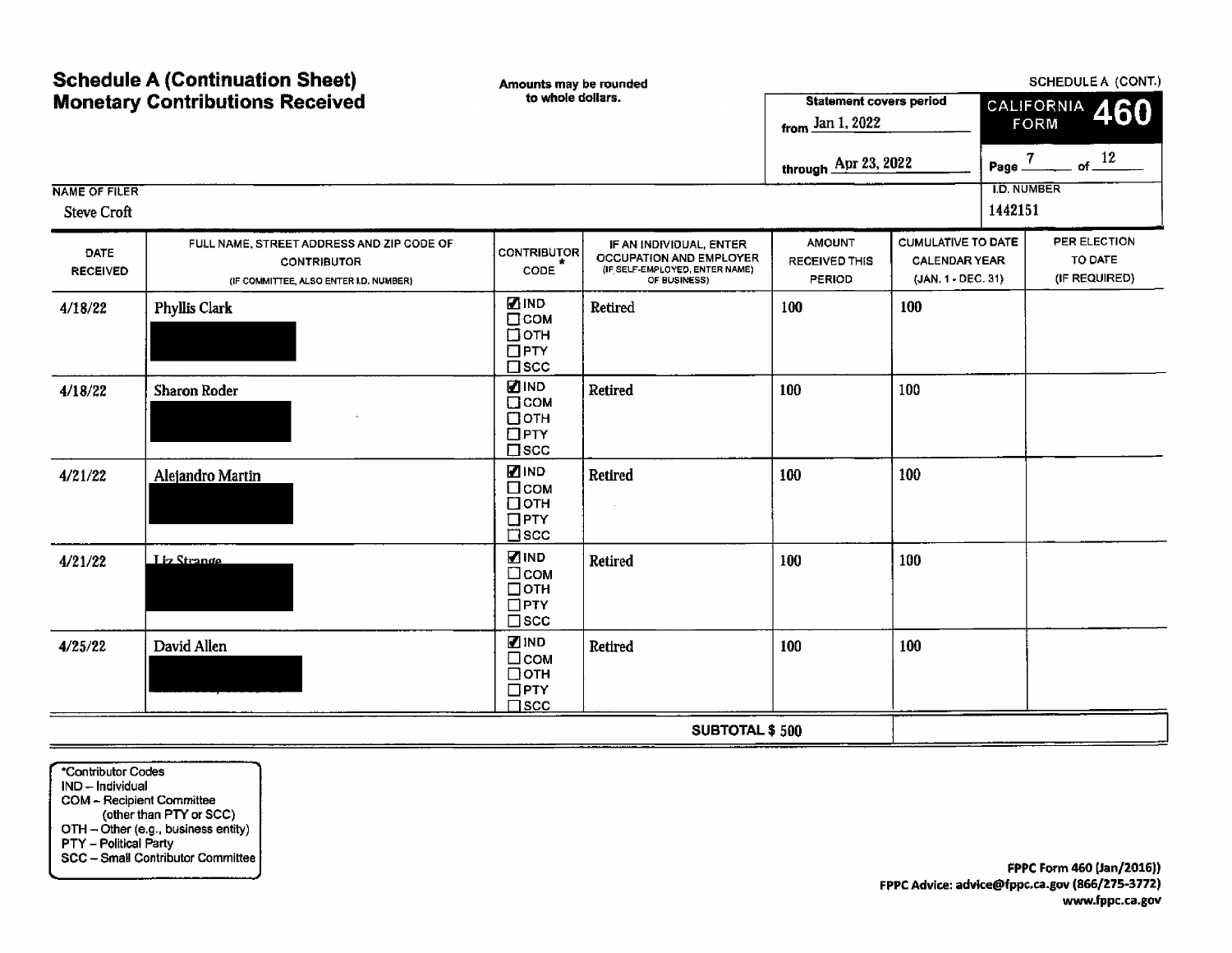| <b>Schedule A (Continuation Sheet)</b>     |                                                                                                           | Amounts may be rounded                                                 |                                                                                                             | <b>SCHEDULE A (CONT.)</b>                              |                                                                         |                                  |                                          |  |
|--------------------------------------------|-----------------------------------------------------------------------------------------------------------|------------------------------------------------------------------------|-------------------------------------------------------------------------------------------------------------|--------------------------------------------------------|-------------------------------------------------------------------------|----------------------------------|------------------------------------------|--|
| <b>Monetary Contributions Received</b>     |                                                                                                           | to whole dollars.                                                      |                                                                                                             | <b>Statement covers period</b><br>from Jan 1, 2022     |                                                                         | CALIFORNIA<br>460<br><b>FORM</b> |                                          |  |
|                                            |                                                                                                           |                                                                        |                                                                                                             | through Apr 23, 2022                                   |                                                                         | Page $\frac{8}{1}$               | of $12$                                  |  |
| <b>NAME OF FILER</b><br><b>Steve Croft</b> |                                                                                                           |                                                                        |                                                                                                             |                                                        |                                                                         | <b>I.D. NUMBER</b><br>1442151    |                                          |  |
| DATE<br><b>RECEIVED</b>                    | FULL NAME, STREET ADDRESS AND ZIP CODE OF<br><b>CONTRIBUTOR</b><br>(IF COMMITTEE, ALSO ENTER I.D. NUMBER) | <b>CONTRIBUTOR</b><br>CODE                                             | IF AN INDIVIDUAL, ENTER<br><b>OCCUPATION AND EMPLOYER</b><br>(IF SELF-EMPLOYED, ENTER NAME)<br>OF BUSINESS) | <b>AMOUNT</b><br><b>RECEIVED THIS</b><br><b>PERIOD</b> | <b>CUMULATIVE TO DATE</b><br><b>CALENDAR YEAR</b><br>(JAN. 1 - DEC. 31) |                                  | PER ELECTION<br>TO DATE<br>(IF REQUIRED) |  |
| 4/15/22                                    | Joann Angeli                                                                                              | <b>ZIND</b><br>$\Box$ COM<br>$\Box$ OTH<br>$\Box$ PTY<br>$\square$ scc | <b>Event Planner</b><br>Keenan                                                                              | 100                                                    | 100                                                                     |                                  |                                          |  |
| 4/14/22                                    | Linda Quarto                                                                                              | <b>ZIND</b><br>$\Box$ COM<br>□отн<br>$\Box$ PTY<br>$\square$ scc       | Owner Foggia Deli                                                                                           | 250                                                    | 250                                                                     |                                  |                                          |  |
| 4/02/22                                    | Erin Stibal                                                                                               | <b>ZIND</b><br>$\square$ COM<br>□отн<br>$\Box$ PTY<br>$\square$ scc    | <b>Property Manager</b><br>Los Angeles Sheriffs Dept.                                                       | 100                                                    | 100                                                                     |                                  |                                          |  |
| 4/2/22                                     | Ariel Pe                                                                                                  | <b>ZIND</b><br>□сом<br>□отн<br>$\Box$ PTY<br>$\square$ scc             | Self Employed, Labwerkz                                                                                     | 250                                                    | 250                                                                     |                                  |                                          |  |
| 4/17/22                                    | <b>Gladys King</b>                                                                                        | ZIND<br>□сом<br>□отн<br>$\Box$ PTY<br>$\square$ scc                    | <b>Retired</b>                                                                                              | 100                                                    | 100                                                                     |                                  |                                          |  |
|                                            |                                                                                                           |                                                                        | <b>SUBTOTAL \$800</b>                                                                                       |                                                        |                                                                         |                                  |                                          |  |

\*Contributor Codes IND— Individual COM— Recipient Committee other than PTY or SCC)  $O$  I H  $-$  Other (e.g., business entity) PTY— Political Party SCC— Small Contributor Committee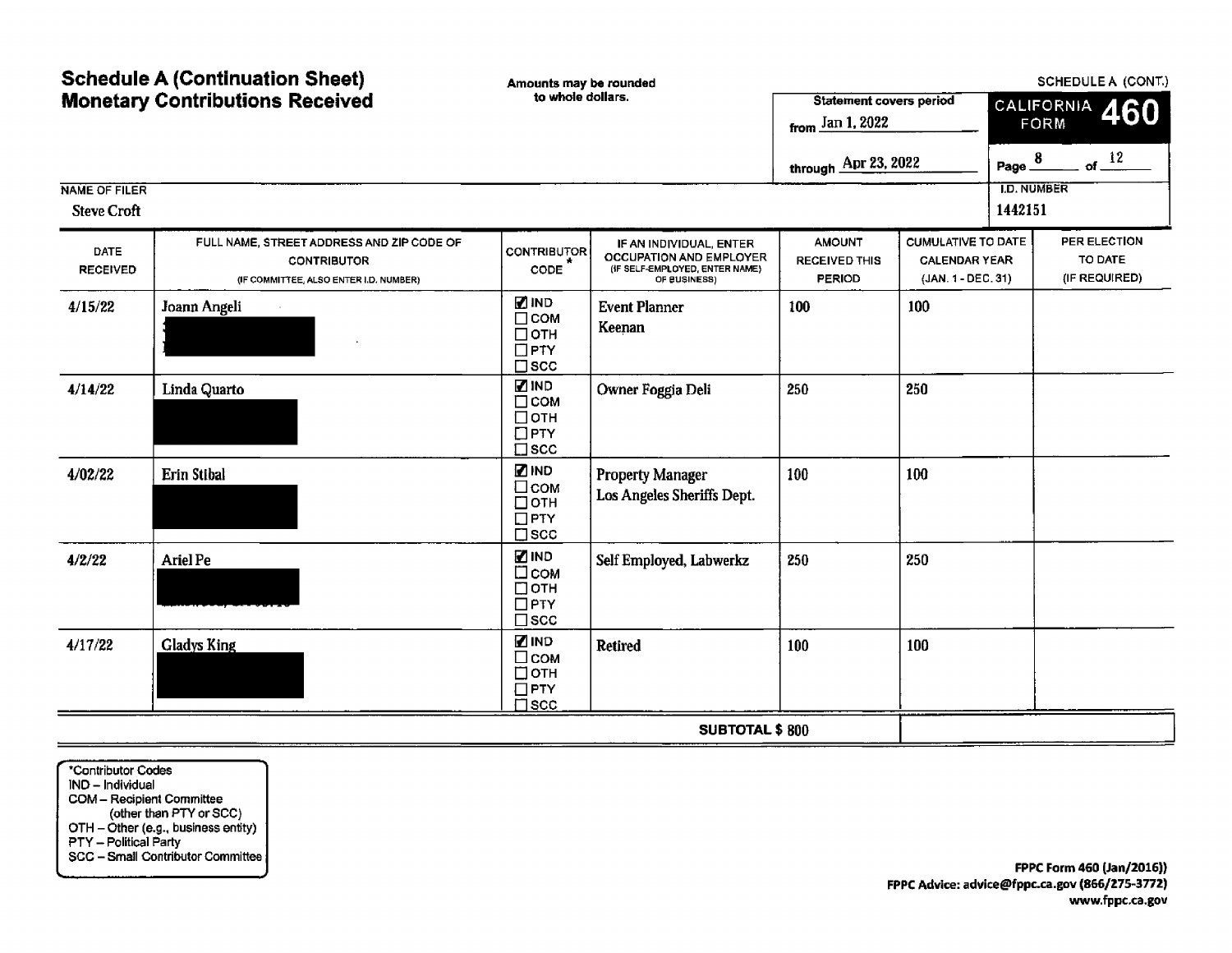| <b>Schedule A (Continuation Sheet)</b><br><b>Monetary Contributions Received</b> |                                                                                                                           | Amounts may be rounded<br>to whole dollars.                           |                                                                                                      | <b>Statement covers period</b><br>from $\frac{\text{Jan 1, 2022}}{n}$ |                                                                         | SCHEDULE A (CONT.)<br>CALIFORNIA<br>460<br><b>FORM</b> |                                          |
|----------------------------------------------------------------------------------|---------------------------------------------------------------------------------------------------------------------------|-----------------------------------------------------------------------|------------------------------------------------------------------------------------------------------|-----------------------------------------------------------------------|-------------------------------------------------------------------------|--------------------------------------------------------|------------------------------------------|
| <b>NAME OF FILER</b><br><b>Steve Croft</b>                                       |                                                                                                                           |                                                                       |                                                                                                      | through Apr 23, 2022                                                  |                                                                         | Page.<br><b>I.D. NUMBER</b><br>1442151                 | of $12$<br>9                             |
| DATE<br><b>RECEIVED</b>                                                          | FULL NAME, STREET ADDRESS AND ZIP CODE OF<br><b>CONTRIBUTOR</b><br>(IF COMMITTEE, ALSO ENTER I.D. NUMBER)                 | <b>CONTRIBUTOR</b><br>CODE                                            | IF AN INDIVIDUAL, ENTER<br>OCCUPATION AND EMPLOYER<br>(IF SELF-EMPLOYED, ENTER NAME)<br>OF BUSINESS) | <b>AMOUNT</b><br><b>RECEIVED THIS</b><br>PERIOD                       | <b>CUMULATIVE TO DATE</b><br><b>CALENDAR YEAR</b><br>(JAN. 1 - DEC. 31) |                                                        | PER ELECTION<br>TO DATE<br>(IF REQUIRED) |
| 4/20/22                                                                          | Larry Thomas                                                                                                              | <b>ZIND</b><br>□сом<br>$\Box$ OTH<br>$\Box$ PTY<br>$\square$ scc      | Retired                                                                                              | 100                                                                   | 100                                                                     |                                                        |                                          |
| 3/14/22                                                                          | American Promotional Events West dba TNT<br>Fireworks, PO Box 1318, 4511 Helton Dr Industrial<br>Park, Florence, AL 35630 | $\square$ IND<br>$\square$ COM<br>■ОТН<br>$\Box$ PTY<br>$\square$ scc |                                                                                                      | 250                                                                   | 250                                                                     |                                                        |                                          |
|                                                                                  |                                                                                                                           | $\square$ IND<br>□сом<br>□отн<br>$\Box$ PTY<br>$\square$ scc          |                                                                                                      |                                                                       |                                                                         |                                                        |                                          |
|                                                                                  |                                                                                                                           | $\square$ IND<br>□сом<br>□отн<br>$\Box$ PTY<br>$\square$ scc          |                                                                                                      |                                                                       |                                                                         |                                                        |                                          |
|                                                                                  |                                                                                                                           | $\square$ IND<br>□сом<br>□отн<br>$\square$ PTY<br>$\square$ scc       |                                                                                                      |                                                                       |                                                                         |                                                        |                                          |
|                                                                                  |                                                                                                                           |                                                                       | <b>SUBTOTAL \$350</b>                                                                                |                                                                       |                                                                         |                                                        |                                          |

Contributor Codes IND- Individual COM— Recipient Committee other than PTY or SCC) OTH — Other (e.g., business entity) PTY— Political Party SCC— Small Contributor Committee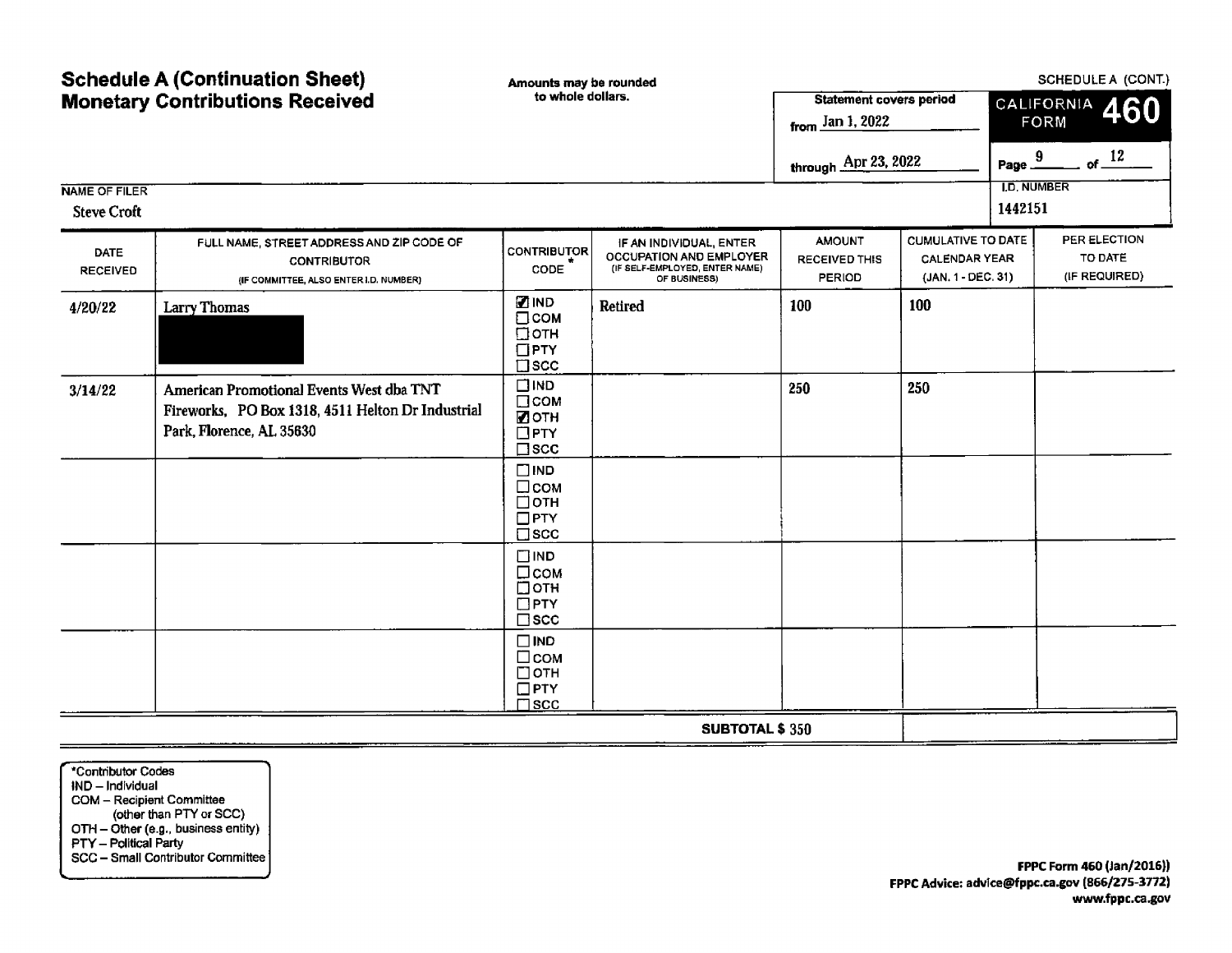| <b>SCHEDULE B - PART 1</b><br>Amounts may be rounded<br>to whole dollars.<br>Schedule B - Part 1<br>Loans Received<br><b>Statement covers perior</b><br>$\frac{5}{2}$ from $\frac{\text{Jan 1, 2022}}{2}$<br>FORM<br>through $\overline{\text{Apr 23, 2022}}$<br>Page $\frac{10}{12}$ of $\frac{12}{12}$<br>$\overline{\phantom{a}}$ $\overline{\phantom{a}}$ $\overline{\phantom{a}}$ $\overline{\phantom{a}}$ $\overline{\phantom{a}}$ $\overline{\phantom{a}}$ $\overline{\phantom{a}}$ $\overline{\phantom{a}}$ $\overline{\phantom{a}}$ $\overline{\phantom{a}}$ $\overline{\phantom{a}}$ $\overline{\phantom{a}}$ $\overline{\phantom{a}}$ $\overline{\phantom{a}}$ $\overline{\phantom{a}}$ $\overline{\phantom{a}}$ $\overline{\phantom{a}}$ $\overline{\phantom{a}}$ $\overline{\$<br><b>Steve Croft</b><br>F AN INDIVIDUAL, ENTER OUTSTANDING AMOUNT MANUINT PAID OUTSTANDING INTEREST ORIGINAL CUMULATIVE BALANCE BALANCE RECEIVED THIS OR FORGIVEN BALANCE PAID THIS AMOUNT OUTSTANDING INTEREST ORIGINAL CUMULATIVE (IF SELF-EMPLOYER,<br><u>e de la componentación de la componentación de la componentación de la componentación de la componentación de</u><br>FULL NAME, STREET ADDRESS AND ZIP CODE<br>OF LENDER<br>(IF COMMITTEE, ALSO ENTER I.D. NUMBER)<br>Retired Aerospace Manager<br>$\frac{1}{\sqrt{1-\frac{1}{n}}}\left  \sqrt{1,000} \right  \left  \sqrt{0.000} \right  \left  \sqrt{0.000} \right  \left  \sqrt{0.000} \right  \left  \sqrt{0.000} \right $<br>PER ELECTION<br><b>FORGIVEN</b><br>1,000<br>$- \frac{12/21/21}{\text{DATE INCURRED}}$<br>$\frac{1,000}{1}$<br>12/31/220<br>$\left  \cdot \right $ $\frac{0}{\left  \cdot \right }$<br>—   s <del>" — — —</del>  <br>DATE DUE<br>AND THE CALENDAR YEAR<br>$\begin{array}{ c c c c c c c c c } \hline \rule{0pt}{1ex} & \rule{0pt}{2ex} & \rule{0pt}{2ex} & \rule{0pt}{2ex} & \end{array} \hspace{1ex} \begin{array}{ c c c c c c c } \hline \rule{0pt}{2ex} & \rule{0pt}{2ex} & \rule{0pt}{2ex} & \rule{0pt}{2ex} & \rule{0pt}{2ex} & \rule{0pt}{2ex} & \rule{0pt}{2ex} & \rule{0pt}{2ex} & \rule{0pt}{2ex} & \rule{0pt}{2ex} & \rule{0pt}{2ex} & \rule{0pt}{$<br>PER ELECTION <sup>**</sup><br>] FORGIVEN<br>-   <del>___________</del>   \$ <del>__________</del><br>  DATE INCURRED  <br>$\sqrt{2}$<br>DATE DUE<br>O PAID PAID<br>  \$ <del>_______</del><br><b>RATE</b><br><b>FORGIVEN</b><br>PER ELECTION**<br>DATE DUE<br><u> 15 — — — — 1</u> —<br>- \$- <del>------------</del>   \$<br>$    -$<br><b>DATE INCURRED</b><br><u> 1980 - Jaan Brenne, Jaan Brenne, Staats</u><br>SUBTOTALS \$ 0 \$ 0 \$ 1,000 \$ 0<br>(Enter (e) on Schedule E, Line 3)<br>TContributor Codes<br>IND – Individual<br>COM – Recipient Committee<br>(other than PTY or SCC)<br>NET $\phi$ <u>0</u><br>OTH - Other (e.g., business entity)<br>$PTY -$ Political Party<br>SCC - Small Contributor Committee<br>(May be a negative number)<br>*Amounts forgiven or paid by another party also must be reported on Schedule A.<br>** If required.<br>FPPC Form 460 (Jan/2016)<br>FPPC Advice: advice@fppc.ca.gov (866/275-3772)<br>www.fppc.ca.gov |                                              |  |  |  |
|------------------------------------------------------------------------------------------------------------------------------------------------------------------------------------------------------------------------------------------------------------------------------------------------------------------------------------------------------------------------------------------------------------------------------------------------------------------------------------------------------------------------------------------------------------------------------------------------------------------------------------------------------------------------------------------------------------------------------------------------------------------------------------------------------------------------------------------------------------------------------------------------------------------------------------------------------------------------------------------------------------------------------------------------------------------------------------------------------------------------------------------------------------------------------------------------------------------------------------------------------------------------------------------------------------------------------------------------------------------------------------------------------------------------------------------------------------------------------------------------------------------------------------------------------------------------------------------------------------------------------------------------------------------------------------------------------------------------------------------------------------------------------------------------------------------------------------------------------------------------------------------------------------------------------------------------------------------------------------------------------------------------------------------------------------------------------------------------------------------------------------------------------------------------------------------------------------------------------------------------------------------------------------------------------------------------------------------------------------------------------------------------------------------------------------------------------------------------------------------------------------------------------------------------------------------------------------------------------------------------------------------------------------------------------------------------------------------------------------------------------------------------------------------------------------------------------------------------------------------------------------------------------------------------------------------------------------------------------------------------------------------------------------------------------------------------------------------------------------------------------|----------------------------------------------|--|--|--|
|                                                                                                                                                                                                                                                                                                                                                                                                                                                                                                                                                                                                                                                                                                                                                                                                                                                                                                                                                                                                                                                                                                                                                                                                                                                                                                                                                                                                                                                                                                                                                                                                                                                                                                                                                                                                                                                                                                                                                                                                                                                                                                                                                                                                                                                                                                                                                                                                                                                                                                                                                                                                                                                                                                                                                                                                                                                                                                                                                                                                                                                                                                                              |                                              |  |  |  |
|                                                                                                                                                                                                                                                                                                                                                                                                                                                                                                                                                                                                                                                                                                                                                                                                                                                                                                                                                                                                                                                                                                                                                                                                                                                                                                                                                                                                                                                                                                                                                                                                                                                                                                                                                                                                                                                                                                                                                                                                                                                                                                                                                                                                                                                                                                                                                                                                                                                                                                                                                                                                                                                                                                                                                                                                                                                                                                                                                                                                                                                                                                                              |                                              |  |  |  |
|                                                                                                                                                                                                                                                                                                                                                                                                                                                                                                                                                                                                                                                                                                                                                                                                                                                                                                                                                                                                                                                                                                                                                                                                                                                                                                                                                                                                                                                                                                                                                                                                                                                                                                                                                                                                                                                                                                                                                                                                                                                                                                                                                                                                                                                                                                                                                                                                                                                                                                                                                                                                                                                                                                                                                                                                                                                                                                                                                                                                                                                                                                                              |                                              |  |  |  |
|                                                                                                                                                                                                                                                                                                                                                                                                                                                                                                                                                                                                                                                                                                                                                                                                                                                                                                                                                                                                                                                                                                                                                                                                                                                                                                                                                                                                                                                                                                                                                                                                                                                                                                                                                                                                                                                                                                                                                                                                                                                                                                                                                                                                                                                                                                                                                                                                                                                                                                                                                                                                                                                                                                                                                                                                                                                                                                                                                                                                                                                                                                                              |                                              |  |  |  |
|                                                                                                                                                                                                                                                                                                                                                                                                                                                                                                                                                                                                                                                                                                                                                                                                                                                                                                                                                                                                                                                                                                                                                                                                                                                                                                                                                                                                                                                                                                                                                                                                                                                                                                                                                                                                                                                                                                                                                                                                                                                                                                                                                                                                                                                                                                                                                                                                                                                                                                                                                                                                                                                                                                                                                                                                                                                                                                                                                                                                                                                                                                                              |                                              |  |  |  |
|                                                                                                                                                                                                                                                                                                                                                                                                                                                                                                                                                                                                                                                                                                                                                                                                                                                                                                                                                                                                                                                                                                                                                                                                                                                                                                                                                                                                                                                                                                                                                                                                                                                                                                                                                                                                                                                                                                                                                                                                                                                                                                                                                                                                                                                                                                                                                                                                                                                                                                                                                                                                                                                                                                                                                                                                                                                                                                                                                                                                                                                                                                                              |                                              |  |  |  |
|                                                                                                                                                                                                                                                                                                                                                                                                                                                                                                                                                                                                                                                                                                                                                                                                                                                                                                                                                                                                                                                                                                                                                                                                                                                                                                                                                                                                                                                                                                                                                                                                                                                                                                                                                                                                                                                                                                                                                                                                                                                                                                                                                                                                                                                                                                                                                                                                                                                                                                                                                                                                                                                                                                                                                                                                                                                                                                                                                                                                                                                                                                                              |                                              |  |  |  |
|                                                                                                                                                                                                                                                                                                                                                                                                                                                                                                                                                                                                                                                                                                                                                                                                                                                                                                                                                                                                                                                                                                                                                                                                                                                                                                                                                                                                                                                                                                                                                                                                                                                                                                                                                                                                                                                                                                                                                                                                                                                                                                                                                                                                                                                                                                                                                                                                                                                                                                                                                                                                                                                                                                                                                                                                                                                                                                                                                                                                                                                                                                                              |                                              |  |  |  |
|                                                                                                                                                                                                                                                                                                                                                                                                                                                                                                                                                                                                                                                                                                                                                                                                                                                                                                                                                                                                                                                                                                                                                                                                                                                                                                                                                                                                                                                                                                                                                                                                                                                                                                                                                                                                                                                                                                                                                                                                                                                                                                                                                                                                                                                                                                                                                                                                                                                                                                                                                                                                                                                                                                                                                                                                                                                                                                                                                                                                                                                                                                                              |                                              |  |  |  |
|                                                                                                                                                                                                                                                                                                                                                                                                                                                                                                                                                                                                                                                                                                                                                                                                                                                                                                                                                                                                                                                                                                                                                                                                                                                                                                                                                                                                                                                                                                                                                                                                                                                                                                                                                                                                                                                                                                                                                                                                                                                                                                                                                                                                                                                                                                                                                                                                                                                                                                                                                                                                                                                                                                                                                                                                                                                                                                                                                                                                                                                                                                                              | SEE INSTRUCTIONS ON REVERSE<br>NAME OF FILER |  |  |  |
|                                                                                                                                                                                                                                                                                                                                                                                                                                                                                                                                                                                                                                                                                                                                                                                                                                                                                                                                                                                                                                                                                                                                                                                                                                                                                                                                                                                                                                                                                                                                                                                                                                                                                                                                                                                                                                                                                                                                                                                                                                                                                                                                                                                                                                                                                                                                                                                                                                                                                                                                                                                                                                                                                                                                                                                                                                                                                                                                                                                                                                                                                                                              |                                              |  |  |  |
|                                                                                                                                                                                                                                                                                                                                                                                                                                                                                                                                                                                                                                                                                                                                                                                                                                                                                                                                                                                                                                                                                                                                                                                                                                                                                                                                                                                                                                                                                                                                                                                                                                                                                                                                                                                                                                                                                                                                                                                                                                                                                                                                                                                                                                                                                                                                                                                                                                                                                                                                                                                                                                                                                                                                                                                                                                                                                                                                                                                                                                                                                                                              | Steve Croft                                  |  |  |  |
|                                                                                                                                                                                                                                                                                                                                                                                                                                                                                                                                                                                                                                                                                                                                                                                                                                                                                                                                                                                                                                                                                                                                                                                                                                                                                                                                                                                                                                                                                                                                                                                                                                                                                                                                                                                                                                                                                                                                                                                                                                                                                                                                                                                                                                                                                                                                                                                                                                                                                                                                                                                                                                                                                                                                                                                                                                                                                                                                                                                                                                                                                                                              |                                              |  |  |  |
|                                                                                                                                                                                                                                                                                                                                                                                                                                                                                                                                                                                                                                                                                                                                                                                                                                                                                                                                                                                                                                                                                                                                                                                                                                                                                                                                                                                                                                                                                                                                                                                                                                                                                                                                                                                                                                                                                                                                                                                                                                                                                                                                                                                                                                                                                                                                                                                                                                                                                                                                                                                                                                                                                                                                                                                                                                                                                                                                                                                                                                                                                                                              |                                              |  |  |  |
|                                                                                                                                                                                                                                                                                                                                                                                                                                                                                                                                                                                                                                                                                                                                                                                                                                                                                                                                                                                                                                                                                                                                                                                                                                                                                                                                                                                                                                                                                                                                                                                                                                                                                                                                                                                                                                                                                                                                                                                                                                                                                                                                                                                                                                                                                                                                                                                                                                                                                                                                                                                                                                                                                                                                                                                                                                                                                                                                                                                                                                                                                                                              |                                              |  |  |  |
|                                                                                                                                                                                                                                                                                                                                                                                                                                                                                                                                                                                                                                                                                                                                                                                                                                                                                                                                                                                                                                                                                                                                                                                                                                                                                                                                                                                                                                                                                                                                                                                                                                                                                                                                                                                                                                                                                                                                                                                                                                                                                                                                                                                                                                                                                                                                                                                                                                                                                                                                                                                                                                                                                                                                                                                                                                                                                                                                                                                                                                                                                                                              | TO ND D COM D OTH OFTY D SCC                 |  |  |  |
|                                                                                                                                                                                                                                                                                                                                                                                                                                                                                                                                                                                                                                                                                                                                                                                                                                                                                                                                                                                                                                                                                                                                                                                                                                                                                                                                                                                                                                                                                                                                                                                                                                                                                                                                                                                                                                                                                                                                                                                                                                                                                                                                                                                                                                                                                                                                                                                                                                                                                                                                                                                                                                                                                                                                                                                                                                                                                                                                                                                                                                                                                                                              |                                              |  |  |  |
|                                                                                                                                                                                                                                                                                                                                                                                                                                                                                                                                                                                                                                                                                                                                                                                                                                                                                                                                                                                                                                                                                                                                                                                                                                                                                                                                                                                                                                                                                                                                                                                                                                                                                                                                                                                                                                                                                                                                                                                                                                                                                                                                                                                                                                                                                                                                                                                                                                                                                                                                                                                                                                                                                                                                                                                                                                                                                                                                                                                                                                                                                                                              |                                              |  |  |  |
|                                                                                                                                                                                                                                                                                                                                                                                                                                                                                                                                                                                                                                                                                                                                                                                                                                                                                                                                                                                                                                                                                                                                                                                                                                                                                                                                                                                                                                                                                                                                                                                                                                                                                                                                                                                                                                                                                                                                                                                                                                                                                                                                                                                                                                                                                                                                                                                                                                                                                                                                                                                                                                                                                                                                                                                                                                                                                                                                                                                                                                                                                                                              | <b>Schedule B Summary</b>                    |  |  |  |
|                                                                                                                                                                                                                                                                                                                                                                                                                                                                                                                                                                                                                                                                                                                                                                                                                                                                                                                                                                                                                                                                                                                                                                                                                                                                                                                                                                                                                                                                                                                                                                                                                                                                                                                                                                                                                                                                                                                                                                                                                                                                                                                                                                                                                                                                                                                                                                                                                                                                                                                                                                                                                                                                                                                                                                                                                                                                                                                                                                                                                                                                                                                              |                                              |  |  |  |
|                                                                                                                                                                                                                                                                                                                                                                                                                                                                                                                                                                                                                                                                                                                                                                                                                                                                                                                                                                                                                                                                                                                                                                                                                                                                                                                                                                                                                                                                                                                                                                                                                                                                                                                                                                                                                                                                                                                                                                                                                                                                                                                                                                                                                                                                                                                                                                                                                                                                                                                                                                                                                                                                                                                                                                                                                                                                                                                                                                                                                                                                                                                              |                                              |  |  |  |
|                                                                                                                                                                                                                                                                                                                                                                                                                                                                                                                                                                                                                                                                                                                                                                                                                                                                                                                                                                                                                                                                                                                                                                                                                                                                                                                                                                                                                                                                                                                                                                                                                                                                                                                                                                                                                                                                                                                                                                                                                                                                                                                                                                                                                                                                                                                                                                                                                                                                                                                                                                                                                                                                                                                                                                                                                                                                                                                                                                                                                                                                                                                              |                                              |  |  |  |
|                                                                                                                                                                                                                                                                                                                                                                                                                                                                                                                                                                                                                                                                                                                                                                                                                                                                                                                                                                                                                                                                                                                                                                                                                                                                                                                                                                                                                                                                                                                                                                                                                                                                                                                                                                                                                                                                                                                                                                                                                                                                                                                                                                                                                                                                                                                                                                                                                                                                                                                                                                                                                                                                                                                                                                                                                                                                                                                                                                                                                                                                                                                              |                                              |  |  |  |
|                                                                                                                                                                                                                                                                                                                                                                                                                                                                                                                                                                                                                                                                                                                                                                                                                                                                                                                                                                                                                                                                                                                                                                                                                                                                                                                                                                                                                                                                                                                                                                                                                                                                                                                                                                                                                                                                                                                                                                                                                                                                                                                                                                                                                                                                                                                                                                                                                                                                                                                                                                                                                                                                                                                                                                                                                                                                                                                                                                                                                                                                                                                              |                                              |  |  |  |
|                                                                                                                                                                                                                                                                                                                                                                                                                                                                                                                                                                                                                                                                                                                                                                                                                                                                                                                                                                                                                                                                                                                                                                                                                                                                                                                                                                                                                                                                                                                                                                                                                                                                                                                                                                                                                                                                                                                                                                                                                                                                                                                                                                                                                                                                                                                                                                                                                                                                                                                                                                                                                                                                                                                                                                                                                                                                                                                                                                                                                                                                                                                              |                                              |  |  |  |
|                                                                                                                                                                                                                                                                                                                                                                                                                                                                                                                                                                                                                                                                                                                                                                                                                                                                                                                                                                                                                                                                                                                                                                                                                                                                                                                                                                                                                                                                                                                                                                                                                                                                                                                                                                                                                                                                                                                                                                                                                                                                                                                                                                                                                                                                                                                                                                                                                                                                                                                                                                                                                                                                                                                                                                                                                                                                                                                                                                                                                                                                                                                              |                                              |  |  |  |
|                                                                                                                                                                                                                                                                                                                                                                                                                                                                                                                                                                                                                                                                                                                                                                                                                                                                                                                                                                                                                                                                                                                                                                                                                                                                                                                                                                                                                                                                                                                                                                                                                                                                                                                                                                                                                                                                                                                                                                                                                                                                                                                                                                                                                                                                                                                                                                                                                                                                                                                                                                                                                                                                                                                                                                                                                                                                                                                                                                                                                                                                                                                              |                                              |  |  |  |
|                                                                                                                                                                                                                                                                                                                                                                                                                                                                                                                                                                                                                                                                                                                                                                                                                                                                                                                                                                                                                                                                                                                                                                                                                                                                                                                                                                                                                                                                                                                                                                                                                                                                                                                                                                                                                                                                                                                                                                                                                                                                                                                                                                                                                                                                                                                                                                                                                                                                                                                                                                                                                                                                                                                                                                                                                                                                                                                                                                                                                                                                                                                              |                                              |  |  |  |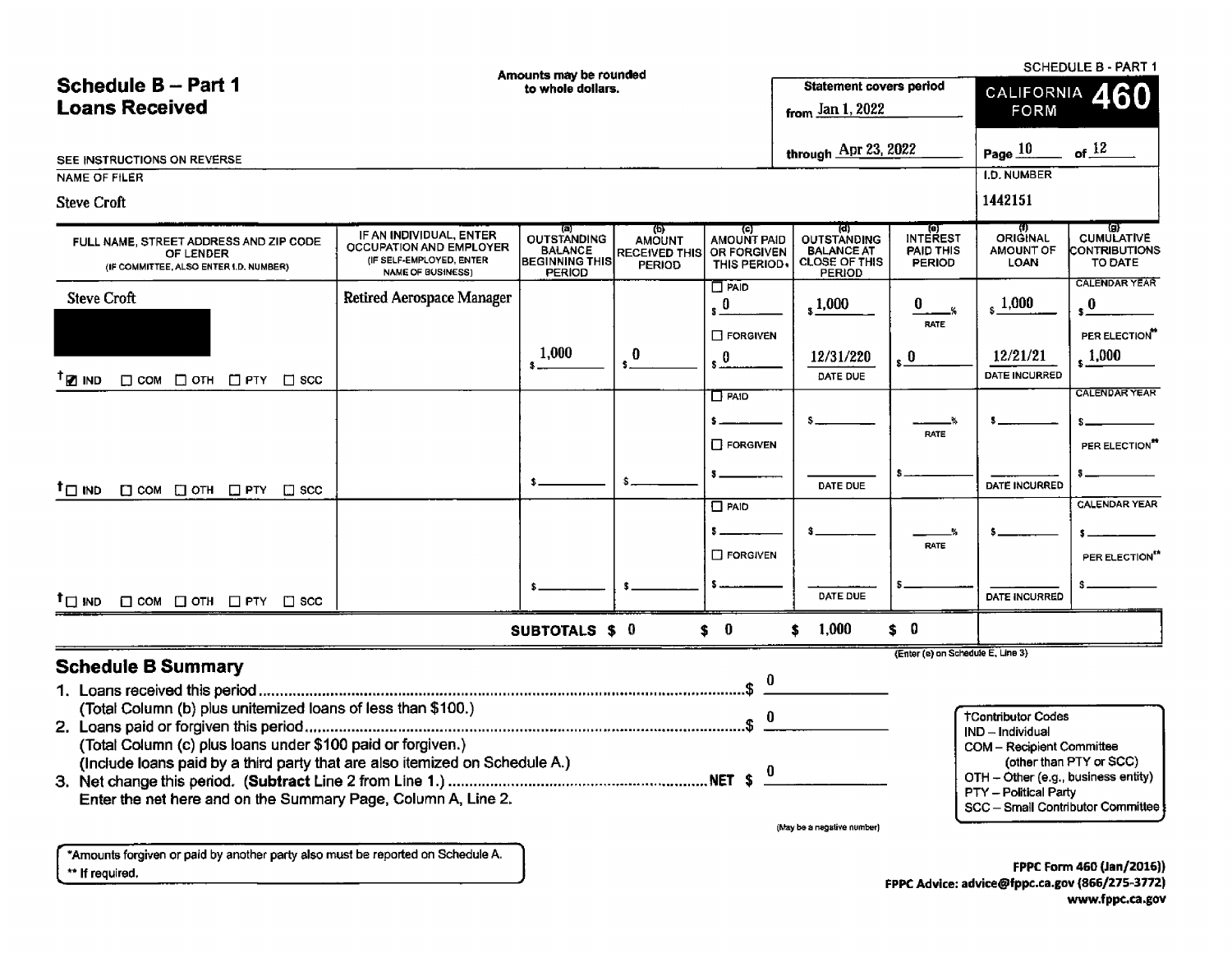| <b>Schedule E</b><br><b>Payments Made</b> | Amounts may be rounded<br>to whole dollars. | <b>Statement covers period</b><br>Jan 1, 2022<br>from __ | <b>SCHEDULE E</b><br>$\vert$ <sup>CALIFORNIA</sup> 460<br><b>FORM</b> |  |
|-------------------------------------------|---------------------------------------------|----------------------------------------------------------|-----------------------------------------------------------------------|--|
| SEE INSTRUCTIONS ON REVERSE               |                                             | through $\frac{\text{Apr }21,2022}{}$                    | $-$ of $12$<br>Page.                                                  |  |
| <b>NAME OF FILER</b>                      |                                             |                                                          | <b>I.D. NUMBER</b>                                                    |  |
| <b>Steve Croft</b>                        |                                             |                                                          | 1442151                                                               |  |

# CODES: If one of the following codes accurately describes the payment, you may enter the code. Otherwise, describe the payment.

|       | CMP campaign paraphernalia/misc.                                  |     | MBR member communications                     |      | RAD radio airtime and production costs                    |
|-------|-------------------------------------------------------------------|-----|-----------------------------------------------|------|-----------------------------------------------------------|
|       | CNS campaign consultants                                          |     | MTG meetings and appearances                  | RFD. | returned contributions                                    |
|       | CTB contribution (explain nonmonetary)*                           |     | OFC office expenses                           |      | SAL campaign workers' salaries                            |
|       | CVC civic donations                                               | PET | petition circulating                          |      | TEL t.v. or cable airtime and production costs            |
| FIL . | candidate filing/ballot fees                                      |     | PHO phone banks                               |      | TRC candidate travel, lodging, and meals                  |
|       | <b>FND</b> fundraising events                                     |     | POL polling and survey research               |      | TRS staff/spouse travel, lodging, and meals               |
|       | IND independent expenditure supporting/opposing others (explain)* |     | POS postage, delivery and messenger services  | TSF  | transfer between committees of the same candidate/sponsor |
|       | LEG legal defense                                                 |     | PRO professional services (legal, accounting) |      | VOT voter registration                                    |
| LIT.  | campaign literature and mailings                                  | PRT | print ads                                     |      | WEB information technology costs (internet, e-mail)       |

| NAME AND ADDRESS OF PAYEE<br>(IF COMMITTEE, ALSO ENTER I.D. NUMBER) | CODE       | <b>DESCRIPTION OF PAYMENT</b><br>OR               | <b>AMOUNT PAID</b> |
|---------------------------------------------------------------------|------------|---------------------------------------------------|--------------------|
| Registrar/Recorder LA County<br>12400 Imperial Highway, Norwalk, CA | <b>VOT</b> | Voter Registration information and voting history | 249                |
| City of Lakewood, 5050 Clark Ave, Lakewood CA 90712                 | FIL        | <b>Candidates filing fee</b>                      | 1,600              |
| CampaignLA, 15518 S. Broadway St., Gardena CA 90248                 | LIT        | Campaign remits, walkpieces, walk list, mailer #1 | 5.011              |

\* Payments that are contributions or independent expenditures must also be summarized on Schedule D. SUBTOTAL \$  $6,860$ 

# Schedule E Summary

|                                                                                                                                                  | 8,636 |
|--------------------------------------------------------------------------------------------------------------------------------------------------|-------|
|                                                                                                                                                  |       |
|                                                                                                                                                  |       |
| 4. Total payments made this period. (Add Lines 1, 2, and 3. Enter here and on the Summary Page, Column A, Line 6.) TOTAL \$ $\frac{9,063}{9000}$ |       |

FPPC Form 460 (Jan/2016)) FPPC Advice: advice@fppc.ca.gov (866/275-3772) www.fppc.ca.gov